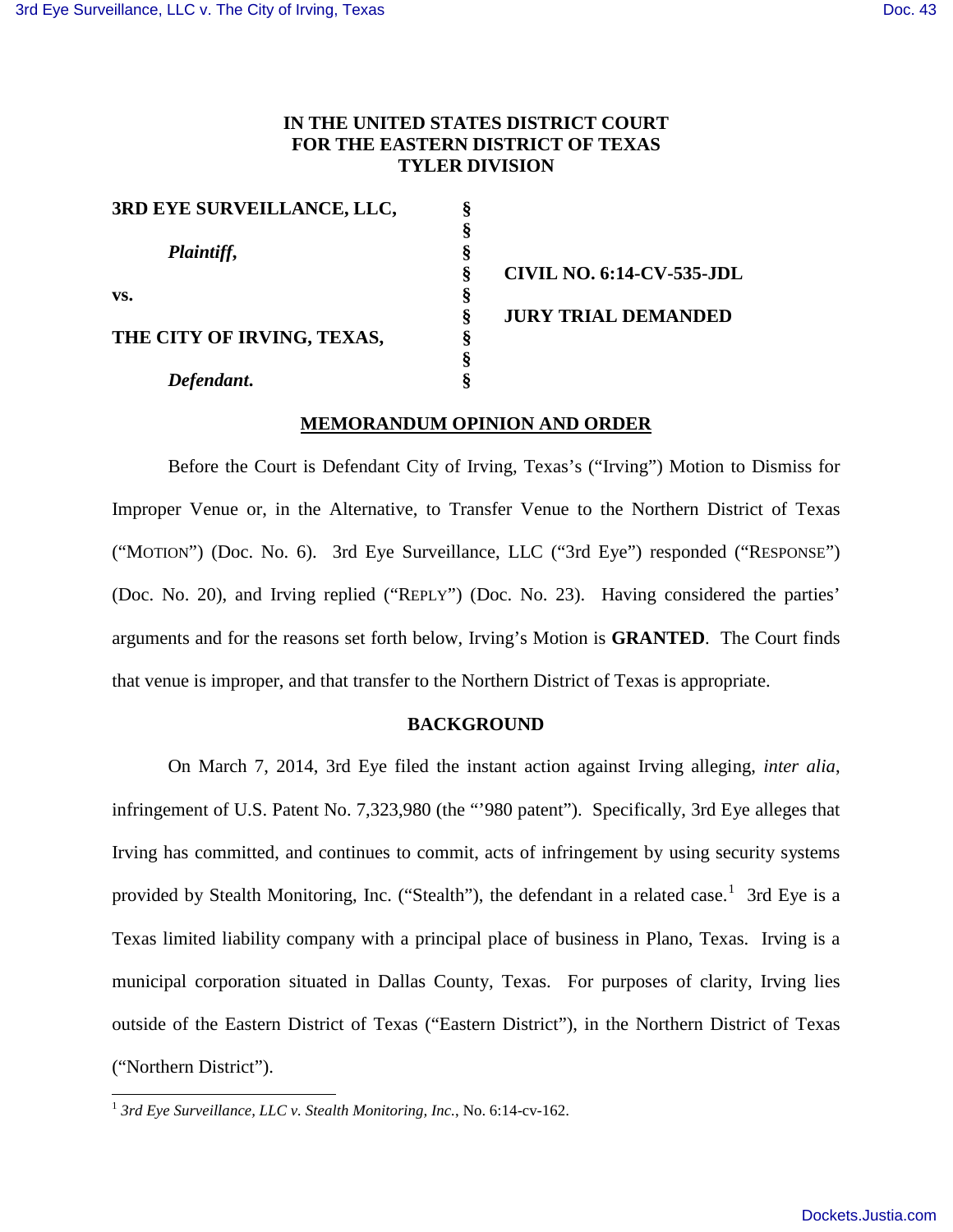#### **LEGAL STANDARD**

Federal Rule of Civil Procedure 12(b)(3) allows a defendant to move to dismiss an action brought in an improper venue. If the Court finds that venue is improper, it "shall dismiss, or if it be in the interest of justice, transfer such case to any district or division in which it could have been brought." 28 U.S.C. § 1406.

In patent cases, venue is proper "in the judicial district where the defendant resides, or where the defendant has committed acts of infringement and has a regular and established place of business." 28 U.S.C. § 1400(b). A corporate defendant is "deemed to reside in any judicial district in which it is subject to personal jurisdiction at the time the action is commenced." 28 U.S.C. § 1391(c); *see also VE Holding Corp. v. Johnson Gas Appliance Co*., 917 F.2d 1574, 1584 (Fed. Cir. 1990). With respect to corporate defendants (as opposed to individuals), "the 'acts of infringement plus' test is effectively surplusage." *Invensense, Inc. v. STMicroelectronics, Inc.*, No. 2:13-cv-405, 2014 WL 105627 at \*2 (E.D. Tex. Jan. 10, 2014) (citing *VE Holding*, 917 F.2d at 1580 n. 17).

In a state with multiple judicial districts, such as Texas, a corporate defendant is "deemed to reside in any district in that State within which its contacts would be sufficient to subject it to personal jurisdiction if that district were a separate State [or] in the district within which it has the most significant contacts." 28 U.S.C. § 1391(d). Thus, "a plaintiff must demonstrate that the defendant has sufficient minimum contacts with the district where the suit was brought to show venue was proper." *Garnet Digital, LLC v. Apple, Inc.*, 893 F. Supp. 2d 814, 815 (E.D. Tex. 2012).

The minimum contacts requirement is satisfied where a plaintiff shows that the defendant is subject to either specific or general jurisdiction. *See Nacionales de Colombia, S.A. v. Hall*,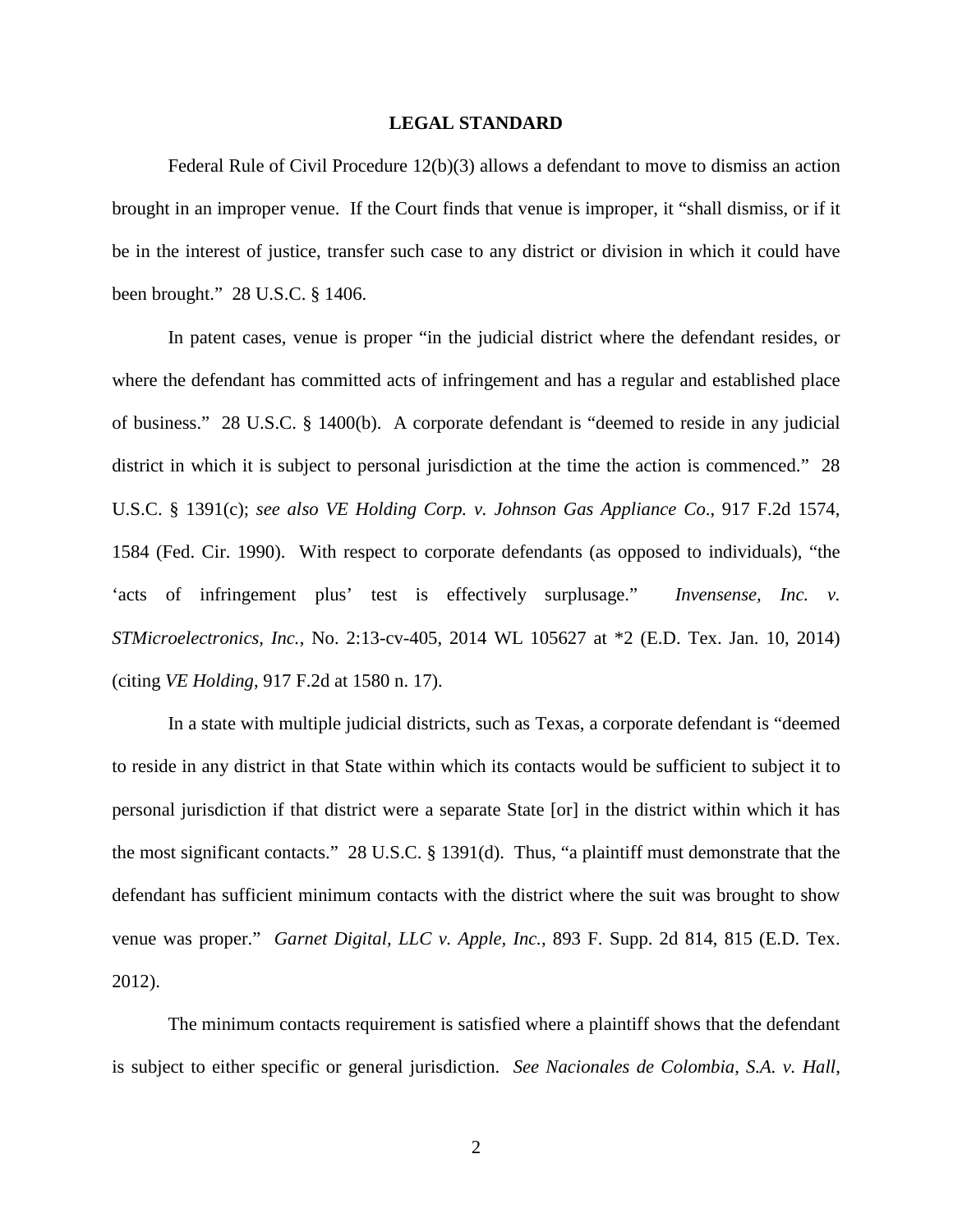466 U.S. 408, 414 (1984). A court may exercise specific jurisdiction over a defendant when the defendant purposefully directed its activities at residents of the forum state, the claim arises out of or relates to the defendant's activities within the forum state, and the assertion of personal jurisdiction is reasonable and fair. *Inamed Corp. v. Kuzmak*, 249 F.3d 1356, 1360 (Fed. Cir. 2001) (citation omitted). The exercise of general jurisdiction is proper where the defendant's "affiliations with the State are so 'continuous and systematic' as to render [it] essentially at home in the forum State." *Goodyear Dunlop Tires Operations, S.A. v. Brown*, 131 S. Ct. 2846, 2851 (U.S. 2011) (alteration in original); *see also Daimler AG v. Bauman*, 134 S. Ct. 746, 761 (2014).

### **ANALYSIS**

Irving argues that venue is improper and that the action should either be dismissed pursuant to Federal Rule of Civil Procedure 12(b)(3), or transferred to the Northern District pursuant to 28 U.S.C. § 1406(a). In the alternative, Irving moves for transfer to the Northern District pursuant to 28 U.S.C. § 1404(a). Because the Court finds that the Eastern District is an improper venue under section 1400(b), it will not address Irving's alternative motion for transfer under section 1404(a).

The parties' dispute centers on whether Irving "resides" in the Eastern District for purposes of section  $1400(b)$ .<sup>[2](#page-2-0)</sup> This requires the Court to engage in a jurisdictional analysis to determine if Irving is subject to personal jurisdiction in the Eastern District. *See* 28 U.S.C. § 1391(c). Thus, the threshold question is whether 3rd Eye can demonstrate that Irving has sufficient minimum contacts with the Eastern District to establish proper venue. *See Garnet Digital*, 893 F. Supp. 2d at 815. 3rd Eye neither alleges nor argues that its claims "arise out of"

1

<span id="page-2-0"></span> $2$  3rd Eye makes no argument as to whether Irving has committed acts of infringement and has a regular or established place of business within this judicial district (RESPONSE at 8) ("The issue of whether Irving committed infringement within the Eastern District of Texas is irrelevant for the purpose of establishing venue under the first prong of 28 U.S.C. [§] 1400(b).") (footnote omitted).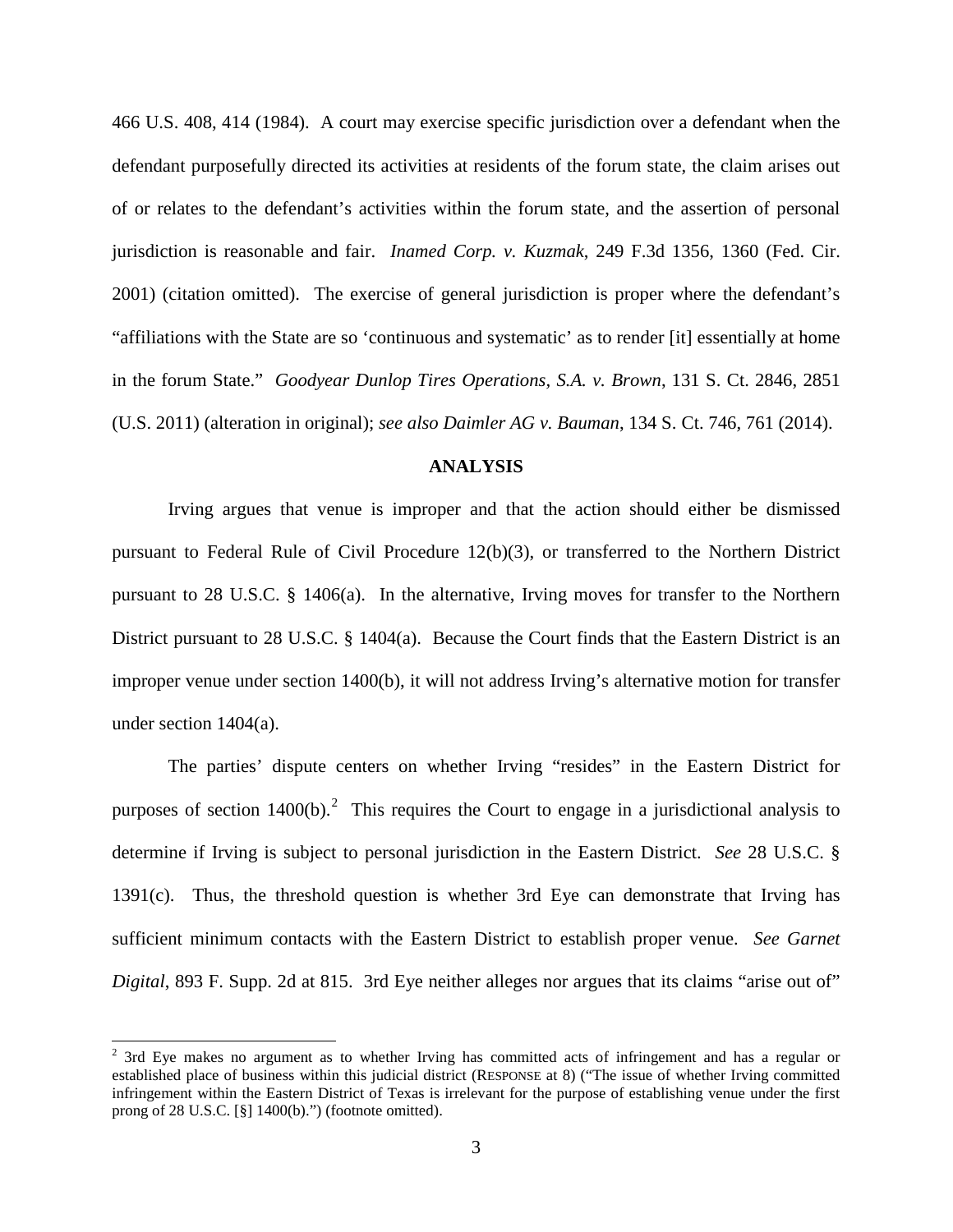Irving's contacts with the forum state. *See Helicopteros Nacionales de Colombia, S.A. v. Hall*, 466 U.S. 408, 415 (1984). Accordingly, the sole issue for the Court to resolve is whether Irving's affiliations with the Eastern District are so "'continuous and systematic' as to render [it] essentially at home" in the Eastern District. *Goodyear*, 131 at 2851.

3rd Eye argues that Irving has sufficient contacts with the Eastern District of Texas based on: 1) three contracts for commercial services with companies located within the district; and 2) Irving's membership in the Texas Municipal League and its attendance at meetings held in Tyler and Longview (Doc. No. 20 at 5, 7). At best, the contracts show that Irving does random and isolated business with proprietors maintaining business addresses in the Eastern District. The fact that representatives of Irving attend meetings held in Tyler and Longview is similarly unavailing. In short, 3rd Eye has failed to show that Irving's contacts with the Eastern District of Texas are "continuous and systematic," much less that Irving's *affiliations* with the district are so "continuous and systematic" as to "render [it] essentially at home in the district." *Daimler*, 134 S. Ct. at 761 (quoting *Goodyear*, and explaining that the inquiry is not simply "whether a foreign corporation's in-forum contacts can be said to be in some sense 'continuous and systematic' . . . ."). Accordingly, the Court finds that venue in the Eastern District of Texas is improper under 28 U.S.C. § 1400(b). The Court further finds that transfer to the Northern District of Texas is appropriate under 28 U.S.C. § 1406(a).

#### **CONCLUSION**

Accordingly, Irving's Motion (Doc. No. 6) is **GRANTED**. The Court finds that venue is improper, and that transfer to the Northern District of Texas is appropriate. However, it is important to note that there are related cases pending in this Court against Stealth, No. 6:14-cv-162; the City of Frisco, 6:14-cv-533; and the Town of Addison, No 6:14-cv-536 (collectively,